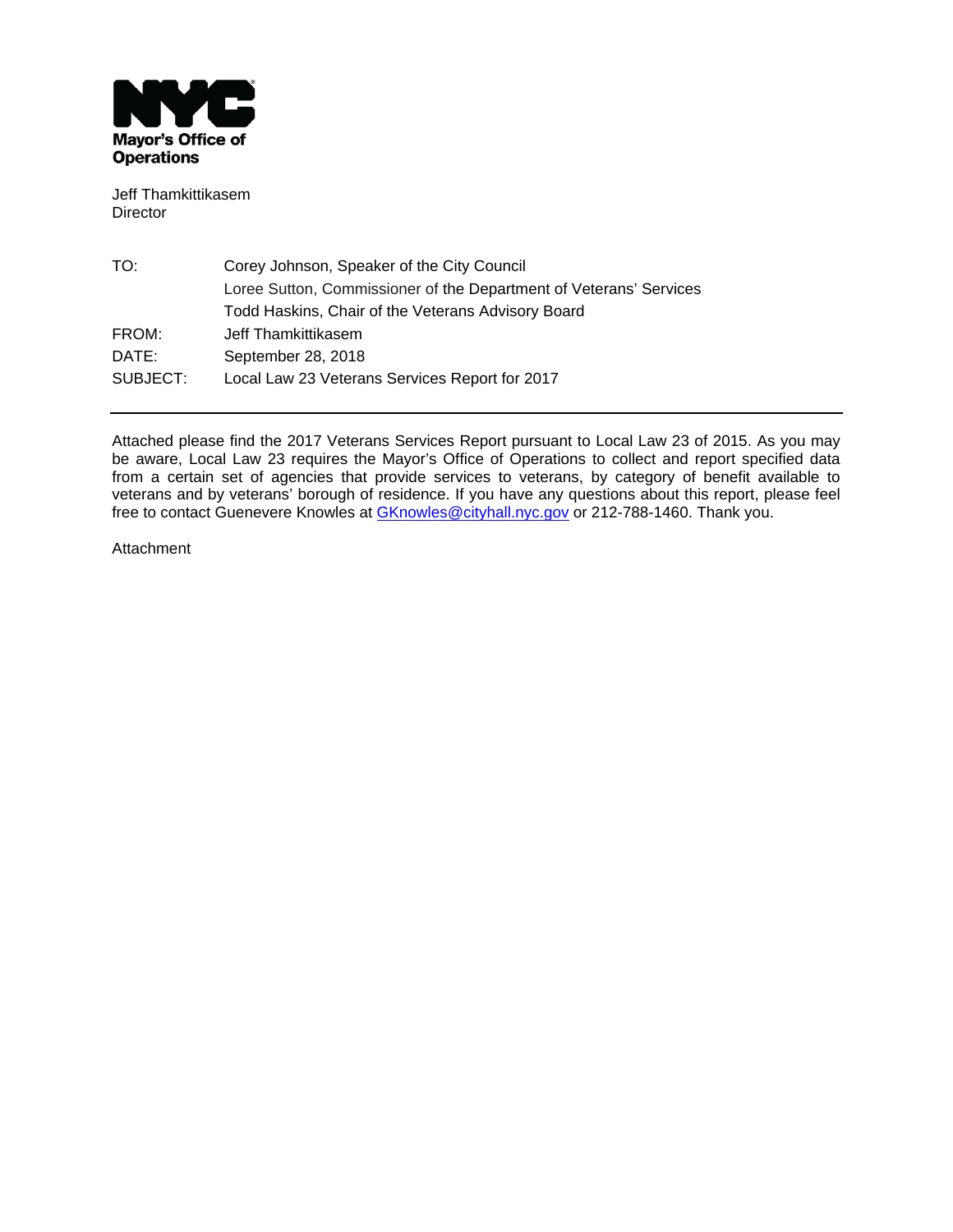# **Veterans Services Calendar 2017**

| <b>Agency</b> | <b>Indicator Name</b>                                                                                                                                                                                     | CY2014 | CY2015 |       | CY2016 CY2017 |
|---------------|-----------------------------------------------------------------------------------------------------------------------------------------------------------------------------------------------------------|--------|--------|-------|---------------|
| <b>DCA</b>    | Applications for general vending licenses submitted by veterans                                                                                                                                           | 570    | 499    | 427   | 372           |
| <b>DCA</b>    | General vending licenses issued to veterans                                                                                                                                                               | 447    | 348    | 297   | 227           |
| <b>DCAS</b>   | Civil service examination applications received from applicants<br>claiming veterans' credit                                                                                                              | 3,475  | 1,887  | 2,843 | 5,094         |
| <b>DOHMH</b>  | Fee-exempt mobile food vending licenses issued to veterans                                                                                                                                                | 362    | 398    | 357   | 354           |
| <b>DOHMH</b>  | Food vending permits issued to veterans                                                                                                                                                                   | 158    | 190    | 181   | 200           |
| <b>HPD</b>    | Mitchell-Lama housing applications received from veterans, or their<br>surviving spouses, who have identified themselves as heads of<br>household on their applications                                   | 71     | 76     | 95    | 133           |
| <b>HPD</b>    | Approved Mitchell-Lama applications for veterans, or their surviving<br>spouses, who have identified themselves as heads of household                                                                     | 66     | 73     | 88    | 120           |
| <b>HPD</b>    | Veterans residing in rental units who use US Department of<br>Housing and Urban Development/US Department of Veterans<br>Affairs Supportive Housing (HUD-VASH) vouchers administered by<br>HPD (snapshot) | 68     | 96     | 122   | 135           |
| <b>NYCHA</b>  | Veterans residing in housing operated by NYCHA who use HUD-<br>VASH vouchers administered by NYCHA                                                                                                        | 166    | 162    | 199   | 192           |
| <b>NYCHA</b>  | Veterans residing in rental units who use HUD-VASH vouchers<br>administered by NYCHA                                                                                                                      | 2,268  | 2,432  | 2,488 | 2,527         |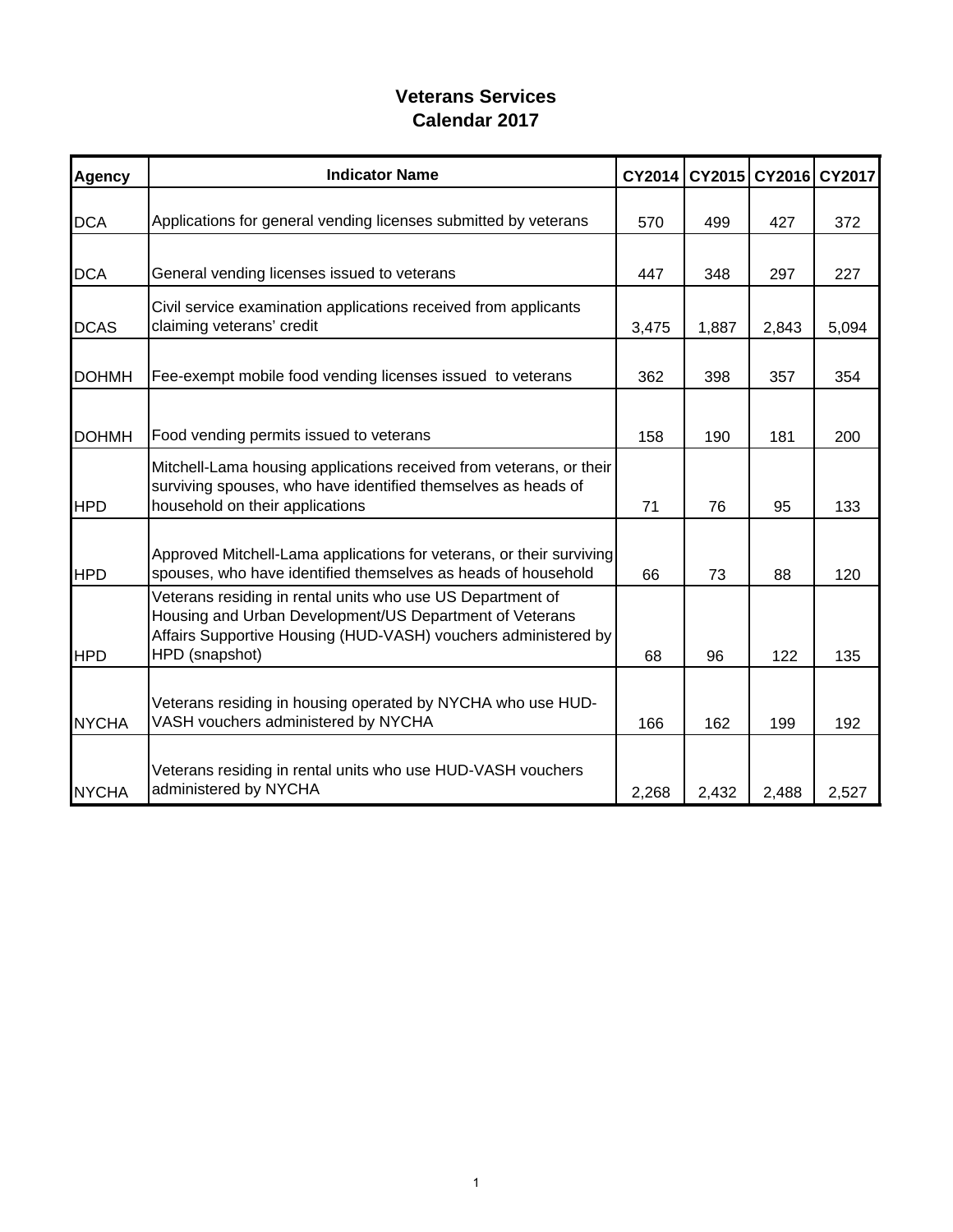# **Veterans Services CY2017 By Applicant's Borough of Residence**

**DCA**

#### **General vending license applications from veterans**

| Borough of Residence | Approved | Rejected | Total |
|----------------------|----------|----------|-------|
| <b>Bronx</b>         | 59       | 32       | 91    |
| Brooklyn             | 70       | 33       | 103   |
| Manhattan            | 25       | 27       | 52    |
| Queens               | 50       | 29       | 79    |
| Staten Island        |          |          | 12    |
| Outside of NYC       | 19       | 16       | 35    |
| <b>T</b> otal        | 227      | 145      | 372   |

### **DCAS**

**Civil service exam applicants claiming veterans' credit** 

| Borough of Residence | Applicants |
|----------------------|------------|
| Bronx                | 673        |
| Brooklyn             | 930        |
| Manhattan            | 318        |
| Queens               | 1,061      |
| Staten Island        | 322        |
| Outside of NYC       | 1,790      |
| Total                | 5,094      |

### **DOHMH**

**Licenses and permits issued to veterans** 

| Borough of Residence | Mobile food<br>vending<br>licenses | Food vending<br>permits |
|----------------------|------------------------------------|-------------------------|
| <b>Bronx</b>         | 75                                 | 43                      |
| Brooklyn             | 97                                 | 50                      |
| Manhattan            | 62                                 | 36                      |
| Queens               | 82                                 | 49                      |
| Staten Island        | 14                                 |                         |
| Outside of NYC       | 24                                 | 15                      |
| Total                | 354                                | 200                     |